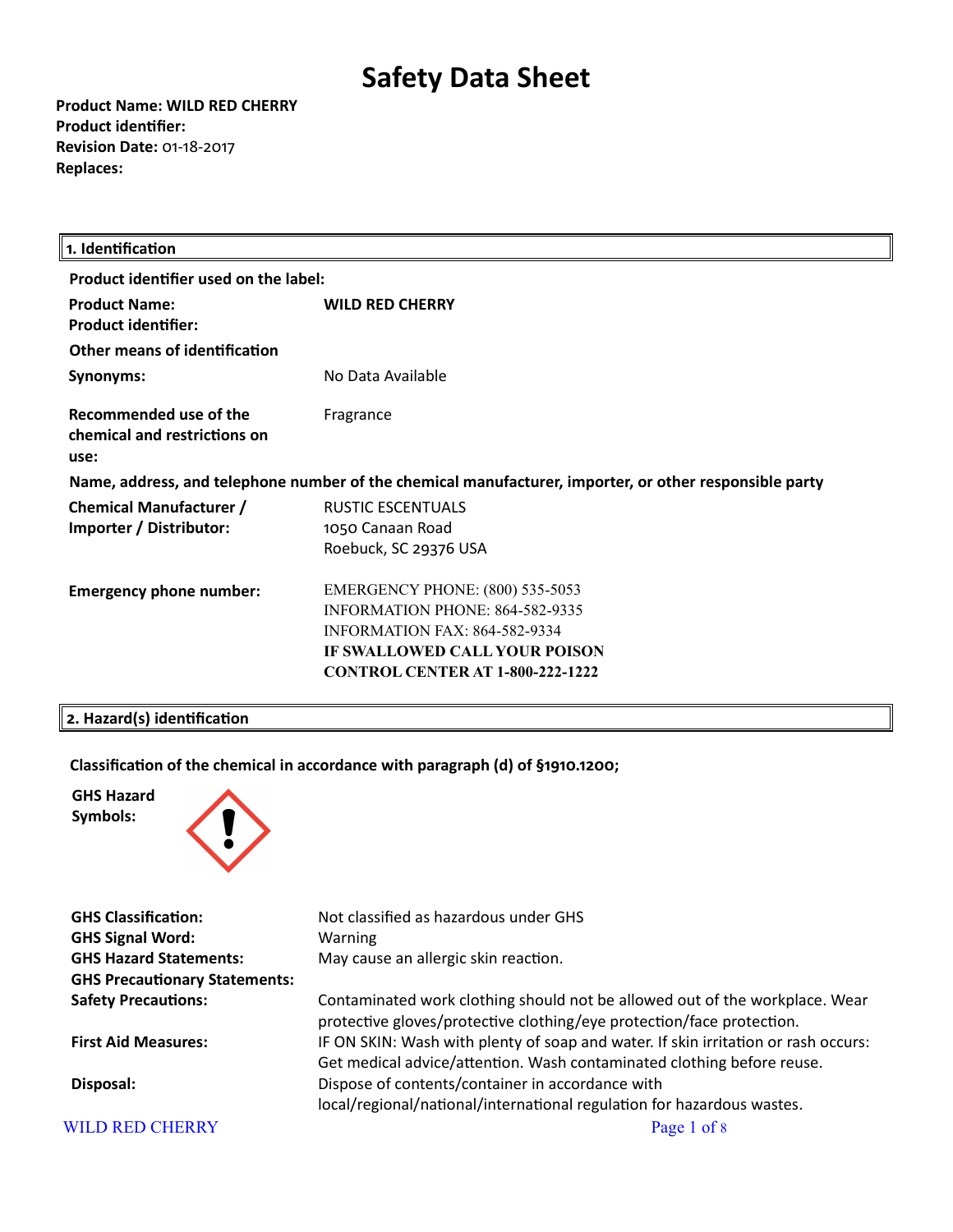| ם וו<br>----<br>- - -<br>- ----<br>ш<br>. . |
|---------------------------------------------|
|                                             |

| <b>Chemical Component:</b>  | CAS number and other<br>unique identifiers | % (or range) of ingredient |
|-----------------------------|--------------------------------------------|----------------------------|
| Ethyl methylphenylglycidate | 77-83-8                                    | $1 - 5$                    |

**The specific chemical identity and/or exact percentage (concentration) of composition has been withheld as a trade secret.**

#### **4. First-aid measures**

**Description of necessary measures, subdivided according to the different routes of exposure, i.e., inhalation, skin and eye contact, and ingestion:**

| Eye Contact:                                        | Flush eyes with plenty of water for at least 20 minutes retracting<br>eyelids often. Tilt the head to prevent chemical from transferring to<br>the uncontaminated eye. Get immediate medical attention. |
|-----------------------------------------------------|---------------------------------------------------------------------------------------------------------------------------------------------------------------------------------------------------------|
| <b>Skin Contact:</b>                                | Wash with soap and water. Get medical attention if irritation<br>develops or persists.                                                                                                                  |
| Inhalation:                                         | This material does not present a hazard if inhaled. Remove<br>individual to fresh air after an airborne exposure if any symptoms<br>develop, as a precautionary measure.                                |
| Ingestion:                                          | No hazard in normal industrial use. Do not induce vomiting. Seek<br>medical attention if symptoms develop. Provide medical care<br>provider with this MSDS.                                             |
| Most important symptoms/effects, acute and delayed: |                                                                                                                                                                                                         |
| <b>Most important</b><br>symptoms/effects (Acute):  | No Data Available                                                                                                                                                                                       |
| <b>Most important</b>                               | No Data Available                                                                                                                                                                                       |

**Most important symptoms/effects (Delayed):**

**Indication of immediate medical attention and special treatment needed, if necessary:** No additional first aid information available

### **5. Fire-fighting measures**

**Suitable (and unsuitable) extinguishing media:**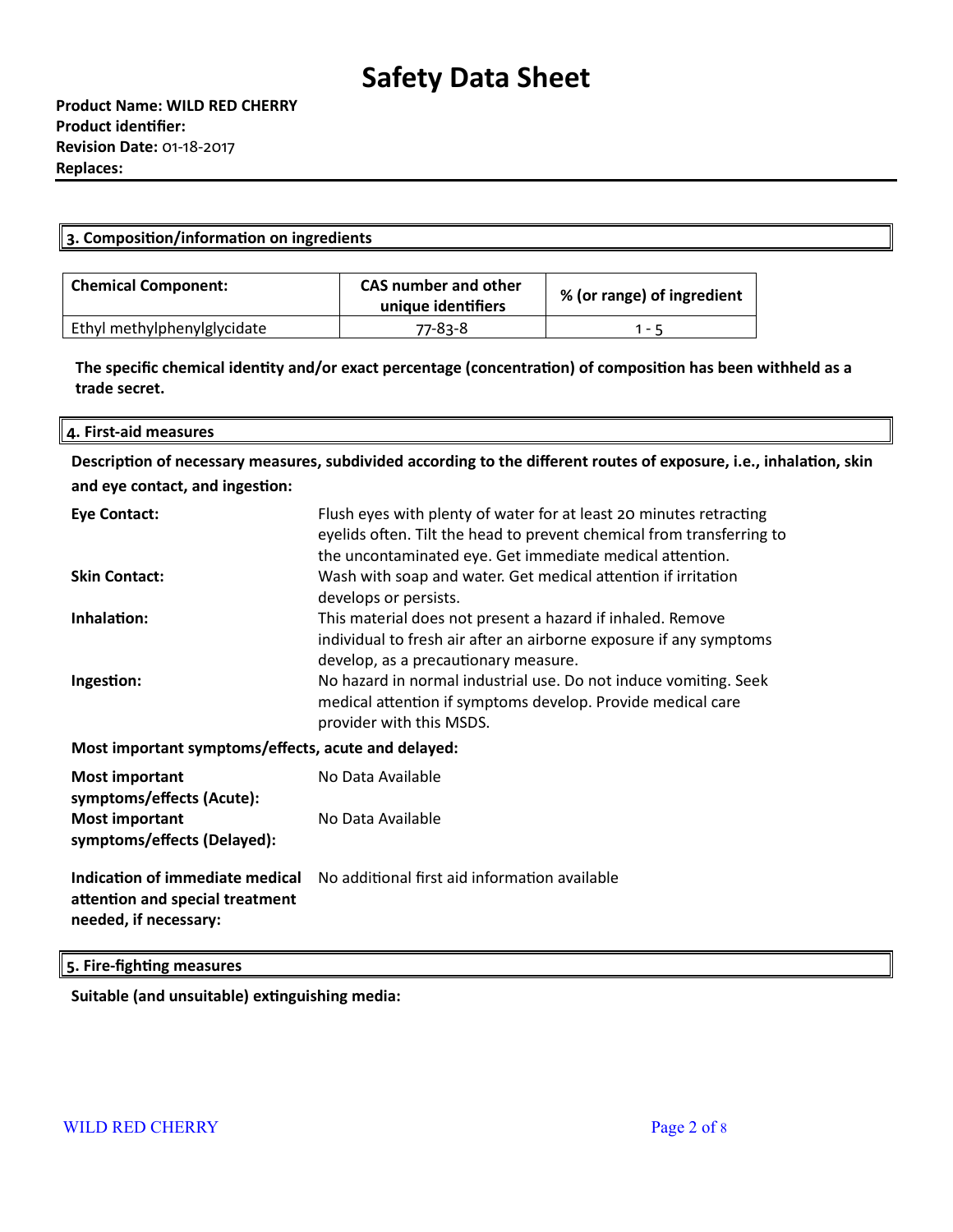| <b>Product Name: WILD RED CHERRY</b> |
|--------------------------------------|
| <b>Product identifier:</b>           |
| <b>Revision Date: 01-18-2017</b>     |
| <b>Replaces:</b>                     |

| Suitable extinguishing media:                                          | Use alcohol resistant foam, carbon dioxide, dry chemical, or water<br>spray when fighting fires. Water or foam may cause frothing if<br>liquid is burning but it still may be a useful extinguishing agent if<br>carefully applied to the fire. Do not direct a water stream directly |
|------------------------------------------------------------------------|---------------------------------------------------------------------------------------------------------------------------------------------------------------------------------------------------------------------------------------------------------------------------------------|
|                                                                        | into the hot burning liquid.                                                                                                                                                                                                                                                          |
| Unsuitable extinguishing media:                                        | No Data Available                                                                                                                                                                                                                                                                     |
|                                                                        | Specific hazards arising from the chemical (e.g., nature of any hazardous combustion products):                                                                                                                                                                                       |
| <b>Flammability Summary:</b>                                           | Combustible at elevated temperatures                                                                                                                                                                                                                                                  |
| Fire and/or Explosion Hazards:                                         | Vapors may be ignited by sparks, flames or other sources of ignition<br>if material is above the flash point giving rise to a fire (Class B).<br>Vapors are heavier than air and may travel to a source of ignition<br>and flash back.                                                |
| <b>Hazardous Combustion</b><br><b>Products:</b>                        | <b>Carbon Oxides</b>                                                                                                                                                                                                                                                                  |
| Special protective equipment<br>and precautions for fire-<br>fighters: | Do not enter fire area without proper protection including self-<br>contained breathing apparatus and full protective equipment. Fight<br>fire from a safe distance and a protected location due to the<br>potential of hazardous vapors and decomposition products.                  |

| 6. Accidental release measures   |                                                                  |
|----------------------------------|------------------------------------------------------------------|
| Personal precautions,            | No health affects expected from the clean-up of this material if |
| protective equipment, and        | contact can be avoided. Follow personal protective equipment     |
| emergency procedures:            | recommendations found in Section VIII of this MSDS               |
| <b>Methods and materials for</b> | No special spill clean-up considerations. Collect and discard in |
| containment and cleaning up:     | regular trash.                                                   |

# **7. Handling and storage**

**Precautions for safe handling:** Mildly irritating material. Avoid unnecessary exposure.

**Conditions for safe storage, including any incompatibilities**

**Conditions for safe storage:** Store in a cool dry place. Isolate from incompatible materials. **Materials to Avoid/Chemical Incompatibility:** Strong oxidizing agents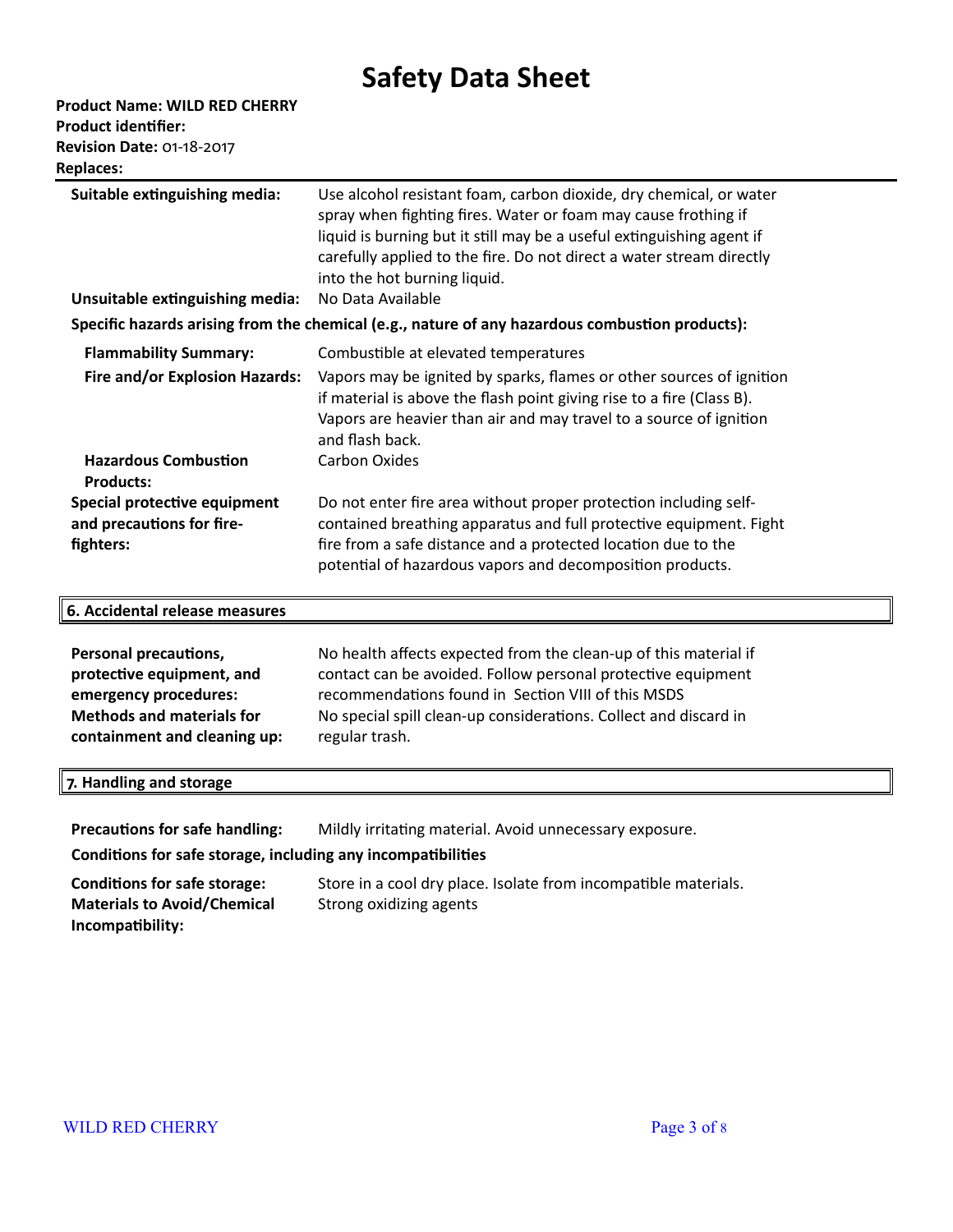### **8. Exposure controls/personal protection**

**OSHA permissible exposure limit (PEL), American Conference of Governmental Industrial Hygienists (ACGIH) Threshold Limit Value (TLV), and any other exposure limit used or recommended by the chemical manufacturer, importer, or employer preparing the safety data sheet, where available:**

| <b>Chemical Component</b> | <b>ACGIH TLV-TWA</b> | <b>ACGIH STEL</b> | <b>OSHA PEL</b> |
|---------------------------|----------------------|-------------------|-----------------|
| No Data Available         |                      |                   |                 |
|                           |                      |                   |                 |

| Appropriate engineering | No exposure limits exist for the constituents of this product. No   |  |
|-------------------------|---------------------------------------------------------------------|--|
| controls:               | engineering controls are likely to be required to maintain operator |  |
|                         | comfort under normal conditions of use.                             |  |

### **Individual protection measures, such as personal protective equipment:**

| <b>Respiratory Protection:</b> | No respiratory protection required under normal conditions of use.                                                                                                                                                                                                                                    |  |  |
|--------------------------------|-------------------------------------------------------------------------------------------------------------------------------------------------------------------------------------------------------------------------------------------------------------------------------------------------------|--|--|
| <b>Eye Protection:</b>         | No special requirements under normal industrial use.                                                                                                                                                                                                                                                  |  |  |
| <b>Skin Protection:</b>        | Not normally considered a skin hazard. Where use can result in skin<br>contact, practice good personal hygiene and wear a barrier cream<br>and/or impervious surgical style gloves. Wash hands and other<br>exposed areas with mild soap and water before eating, drinking,<br>and when leaving work. |  |  |
| Gloves:                        | No information available                                                                                                                                                                                                                                                                              |  |  |
| <b>Respiratory Protection:</b> | No respiratory protection required under normal conditions of use.                                                                                                                                                                                                                                    |  |  |

# **9. Physical and chemical properties**

### **Appearance (physical state, color, etc.):**

| Appearance (physical state):                  | Liquid                 |
|-----------------------------------------------|------------------------|
| Color:                                        | Yellow                 |
| Odor:                                         | Comparable to Standard |
| <b>Odor threshold:</b>                        | Not determined         |
| pH:                                           | Not Available          |
| Initial Boiling Point and Boiling Range (°C): | No Data Available      |
| <b>Flash Point:</b>                           | $>$ 200 $9$ F          |
| <b>Evaporation Rate:</b>                      | Not Available          |
| Flammability (solid, gas):                    | No Data Available      |
| Upper/lower flammability or explosive limits: |                        |
| <b>Upper Flammable/Explosive Limit:</b>       | Not Available          |
| Lower Flammable/Explosive Limit:              | Not Available          |
| <b>Vapor Density:</b>                         | >1                     |
| <b>Relative Density:</b>                      | 0.9268                 |
| Solubility(ies):                              | Soluble in water- No   |
| <b>Decomposition Temperature::</b>            | No Data Available      |
| Viscosity:                                    | No Data Available      |

# WILD RED CHERRY Page 4 of 8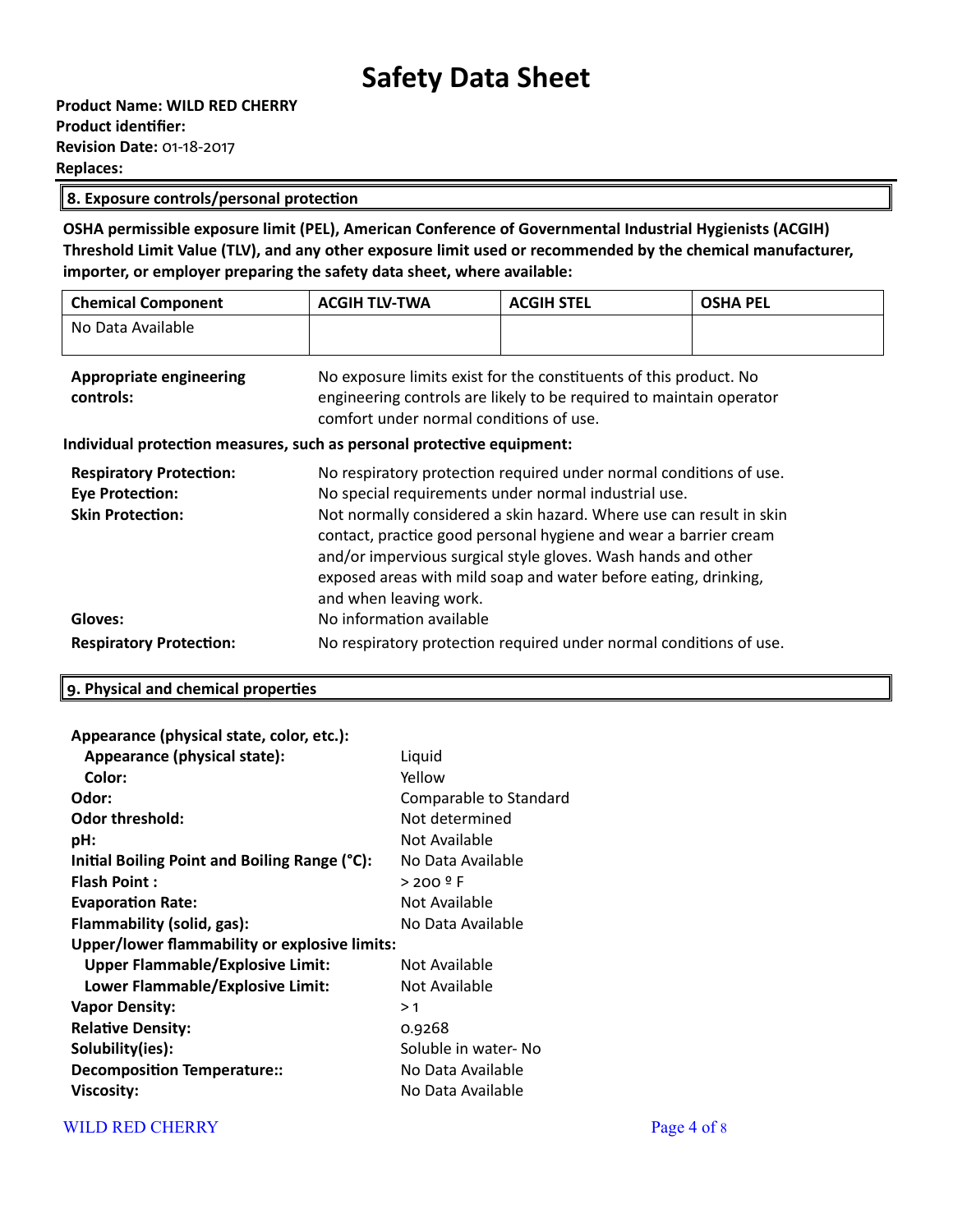# **Product Name: WILD RED CHERRY Product identifier: Revision Date:** 01-18-2017 **Replaces:**

| Volatiles, % by weight            | 5.99              |
|-----------------------------------|-------------------|
| <b>Volatile Organic Chemicals</b> | No Data Available |
| <b>Bulk Density</b>               | 7.736             |

### **10. Stability and reactivity**

| <b>Reactivity:</b><br><b>Chemical stability:</b><br><b>Possibility of hazardous</b><br>reactions: | No Data Available<br>Stable under normal conditions.<br>No Data Available                                                                                                           |
|---------------------------------------------------------------------------------------------------|-------------------------------------------------------------------------------------------------------------------------------------------------------------------------------------|
| Conditions to avoid (e.g., static<br>discharge, shock, or vibration):                             | Temperatures above the high flash point of this combustible<br>material in combination with sparks, open flames, or other sources<br>of ignition. Avoid moisture Heat flame sparks. |
| Incompatible materials:                                                                           | Strong oxidizing agents                                                                                                                                                             |
| <b>Hazardous decomposition</b><br>products:                                                       | Carbon Oxides                                                                                                                                                                       |

### **11. Toxicological information**

| Information on the likely routes<br>of exposure (inhalation,<br>ingestion, skin and eye contact): | No Data Available |
|---------------------------------------------------------------------------------------------------|-------------------|
| Symptoms related to the<br>physical, chemical and<br>toxicological characteristics:               | No Data Available |
| <b>Target Organs Potentially</b><br><b>Affected by Exposure:</b>                                  | No Data Available |
| <b>Chemical Interactions That</b><br><b>Change Toxicity:</b>                                      | None Known        |

# **Delayed and immediate effects and also chronic effects from short- and long-term exposure:**

# **Immediate (Acute) Health Effects by Route of Exposure:**

| Inhalation Irritation: | No data.                         |
|------------------------|----------------------------------|
| <b>Skin Contact:</b>   | Can cause minor skin irritation. |
| <b>Eve Contact:</b>    | Mild eye irritant.               |
| Ingestion Irritation:  | No Data Available                |

### **Long-Term (Chronic) Health Effects:**

| Carcinogenicity:               | None of the substances have been shown to cause cancer in long term animal<br>studies. Not a carcinogen according to NTP, IARC, or OSHA. |  |
|--------------------------------|------------------------------------------------------------------------------------------------------------------------------------------|--|
| <b>Reproductive and</b>        | No data available to indicate product or any components present at greater than                                                          |  |
| <b>Developmental Toxicity:</b> | 0.1% may cause birth defects.                                                                                                            |  |
| <b>Mutagenicity:</b>           | No data available to indicate product or any components present at greater than                                                          |  |
| <b>WILD RED CHERRY</b>         | Page 5 of 8                                                                                                                              |  |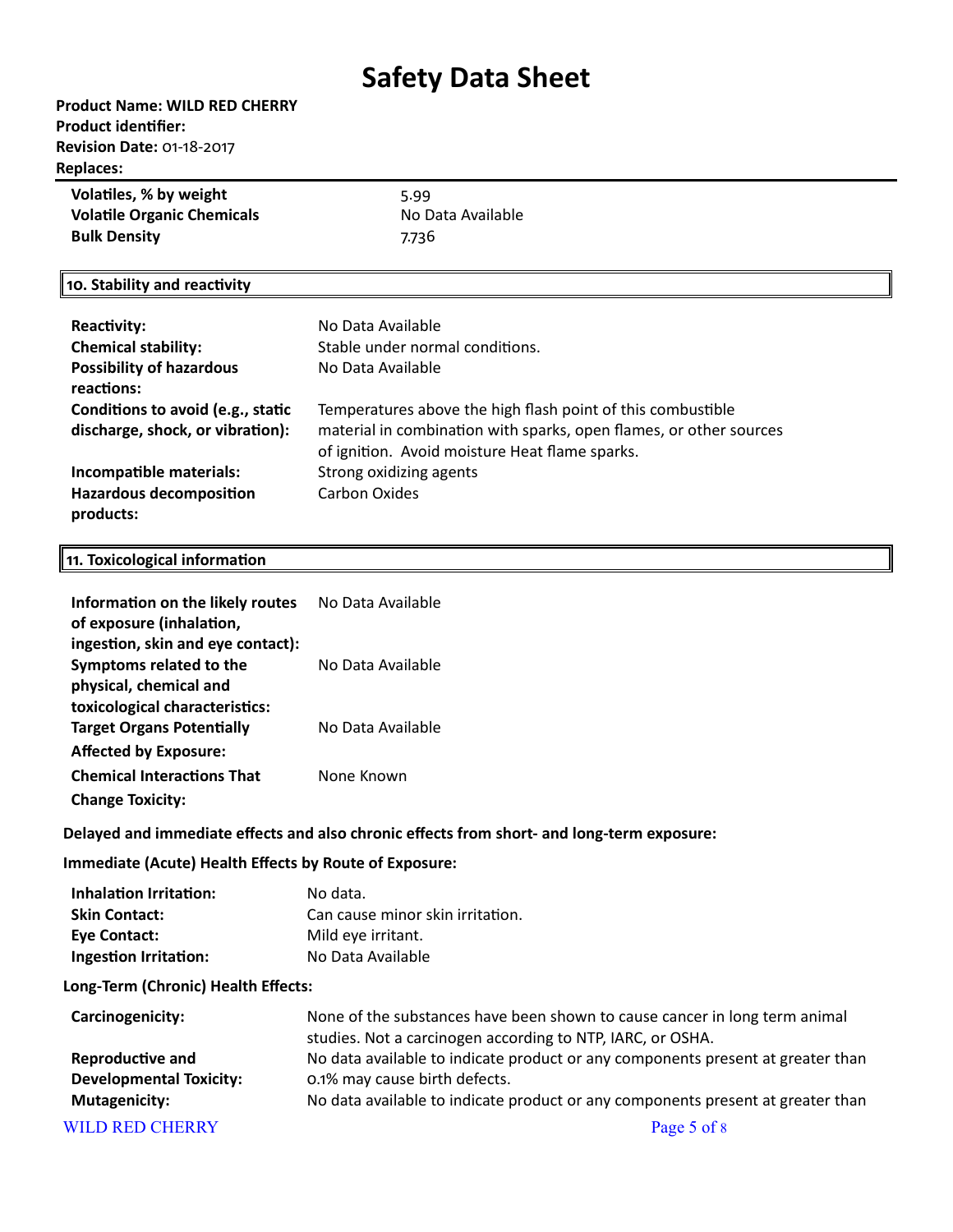| Product Name: WILD RED CHERRY    |
|----------------------------------|
| Product identifier:              |
| <b>Revision Date: 01-18-2017</b> |
| <b>Replaces:</b>                 |

0.1% is mutagenic or genotoxic.

**Skin Contact:** Upon prolonged or repeated contact, can cause minor skin irritation, defatting, and dermatitis.

**Numerical measures of toxicity (such as acute toxicity estimates) Component Toxicology Data**

| <b>Chemical Component</b> | Oral LD50 | Dermal LD50 | <b>Inhalation LC50</b> |
|---------------------------|-----------|-------------|------------------------|
| No data available         |           |             |                        |

**Whether the hazardous chemical is listed in the National Toxicology Program (NTP) Report on Carcinogens (latest edition) or has been found to be a potential carcinogen in the International Agency for Research on Cancer (IARC) Monographs (latest edition), or by OSHA**

| <b>Chemical Name</b> | <b>OSHA Carcinogen</b> | <b>IARC Carcinogen</b> | <b>NTP Carcinogen</b> |
|----------------------|------------------------|------------------------|-----------------------|
| No Data Available    |                        |                        |                       |

#### **12. Ecological information**

**Ecotoxicity (aquatic and terrestrial, where available):** This material is not expected to be harmful to the ecology.

# **Ecological Toxicity Data**

| <b>Chemical Component</b> | <b>Aquatic EC50</b><br>Crustacea | <b>Aquatic ERC50 Algae</b> | <b>Aquatic LC50 Fish</b> |
|---------------------------|----------------------------------|----------------------------|--------------------------|
| No Data Available         |                                  |                            |                          |

| Persistence and degradability:    | No Data Available |
|-----------------------------------|-------------------|
| <b>Bioaccumulative potential:</b> | No Data Available |
| <b>Mobility in soil:</b>          | No Data Available |
| Other adverse effects (such as    | No Data Available |
| hazardous to the ozone layer):    |                   |

# **13. Disposal considerations**

**Description of waste residues and information on their safe handling and methods of disposal, including the disposal of any contaminated packaging**

| <b>Description of waste residues:</b> | Spent or discarded material is not expected to be a hazardous<br>waste. |
|---------------------------------------|-------------------------------------------------------------------------|
| <b>Safe Handling of Waste:</b>        | No Data Available                                                       |
| Waste treatment methods               | DO NOT DUMP INTO ANY SEWERS, ON THE GROUND, OR INTO                     |
| (including packaging):                | ANY BODY OF WATER. All disposal practices must be in                    |
|                                       | compliance with all Federal, State/Provincial and local laws and        |

# WILD RED CHERRY Page 6 of 8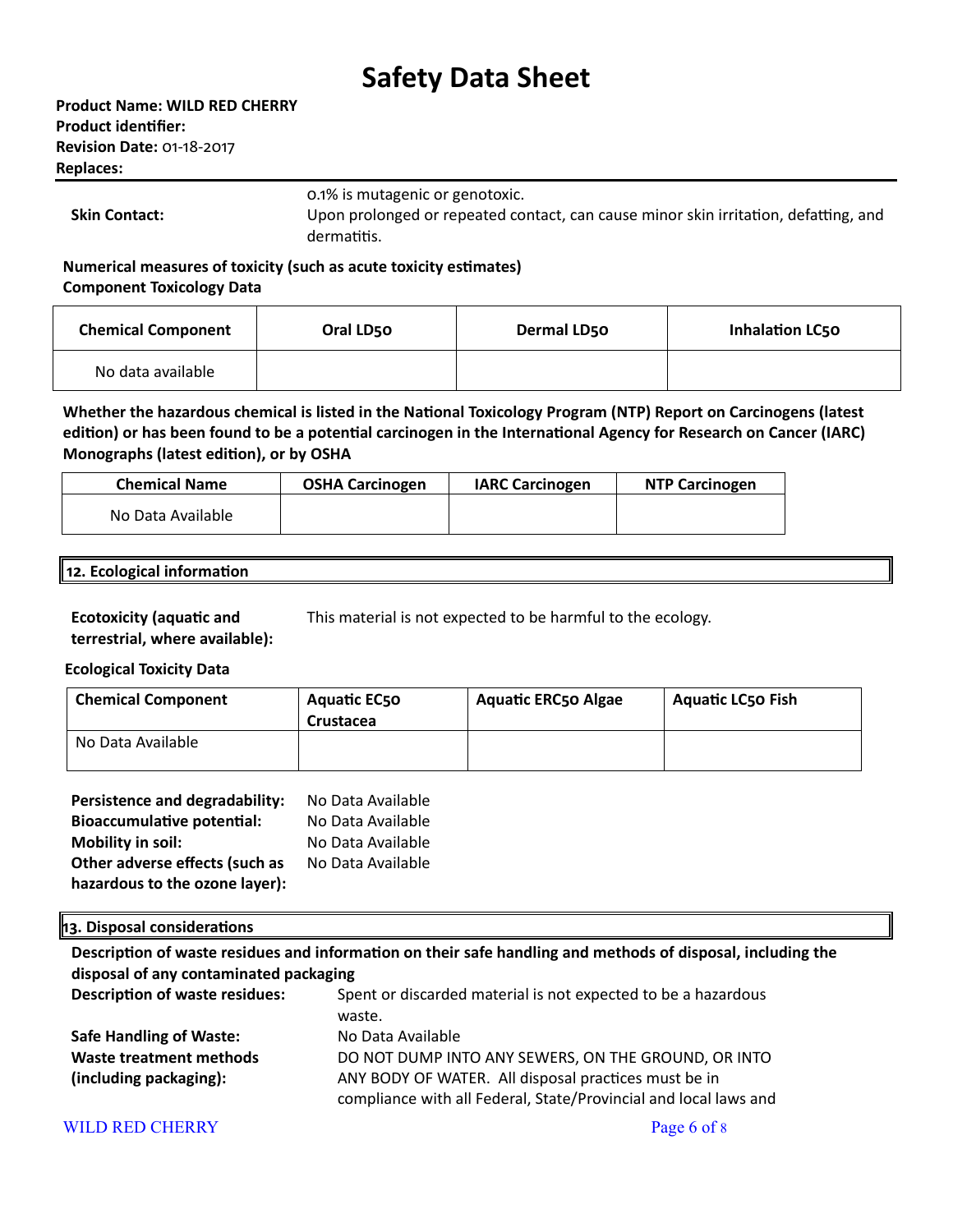**Product Name: WILD RED CHERRY Product identifier: Revision Date:** 01-18-2017 **Replaces:** 

> regulations. Regulations may vary in different locations. Waste characterizations and compliance with applicable laws are the sole responsibility of the waste generator. As your supplier, we have no control over the management practices or manufacturing processes of parties handling or using this material. The information presented here pertains only to the product when used as intended, according to this MSDS. For unused and uncontaminated product, the preferred options include sending to a licensed and permitted incinerator or other thermal destruction device. Various federal, state or provincial agencies may have specific regulations concerning the transportation, handling, storage, use or disposal of this product which may not be covered in this MSDS. The user shall have to review these regulations to ensure full compliance with all applicable regulations.

### **14. Transport information**

| <b>US DOT Ground Shipping</b>     | Not Restricted |
|-----------------------------------|----------------|
| Description:                      |                |
| <b>IATA Shipping Description:</b> | Not Restricted |
| <b>IMDG Shipping Description:</b> | Not Restricted |

# **15. Regulatory information**

# **Safety, health and environmental regulations specific for the product in question**

| <b>TSCA Status:</b>        | All components in this product are on the TSCA Inventory.       |
|----------------------------|-----------------------------------------------------------------|
| <b>California Prop 65:</b> | Does not contain any chemicals listed on California Proposition |
|                            | 65.                                                             |

#### **Regulated Components:**

| <b>Chemical Component</b> | <b>CAS number and</b> | Regulation         | % Range |
|---------------------------|-----------------------|--------------------|---------|
|                           | other unique          |                    |         |
|                           | identifiers           |                    |         |
| None Listed               |                       | California Prop 65 |         |
|                           |                       | Cancer             |         |
| None Listed               |                       | California Prop 65 |         |
|                           |                       | Developmental      |         |
| None Listed               |                       | California Prop 65 |         |
|                           |                       | Reproductive       |         |

# WILD RED CHERRY **Page 7 of 8**